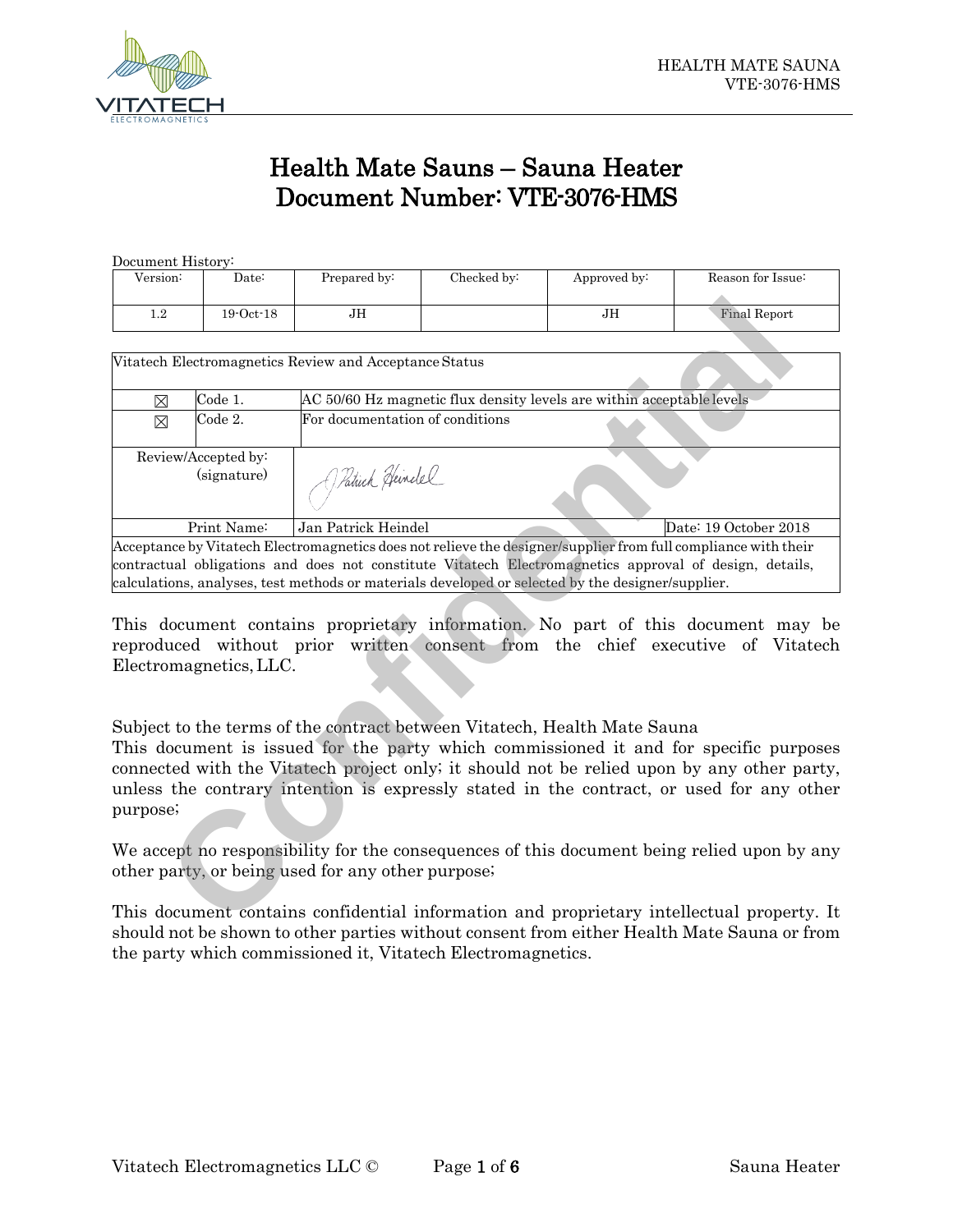

# **Table of Contents**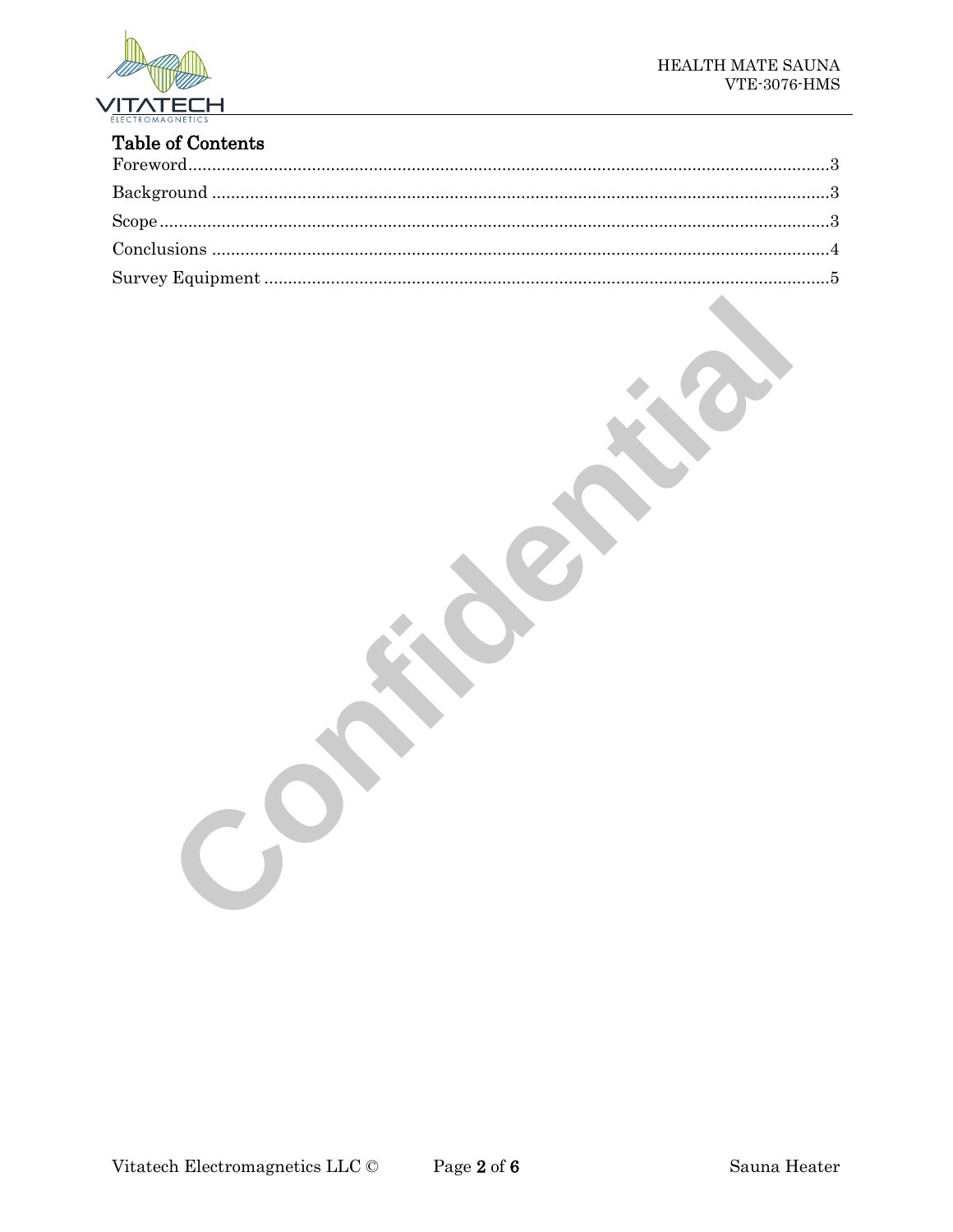

## <span id="page-2-0"></span>**Foreword**

On September of 2017 Vitatech Electromagnetics, LLC defined a set of testing parameters and steps to simplify and standardize the measurement of electromagnetic emissions from sauna heating elements. The product of that effort can be found in reports provided to clients after September 2017. These standardized procedures call for recording the electric and magnetic emissions from sauna heating at the surface of the heating element and at the closest distance that could be occupied near the heating element. The bandwidth for surveying the sauna heating elements was limited to 10 to 1,000 hertz for AC-ELF electric and magnetic fields with a compact field analyzer and 0 to 4,000 hertz for a laboratory grade fluxgate magnetometer. In conjunction, these two sensor types provide a complete profile of the electromagnetic emissions of a sauna heating element. Note, the recorded measurements are only of the sauna heating element and **not** of the sauna in its installed configuration, actual EMF exposure may differ from the measurements recorded during Vitatech's testing and that of the completed sauna.

### <span id="page-2-1"></span>**Background**

On Wednesday 10th of October 2018 Engineering Manager Jan Patrick Heindel employed by Vitatech Electromagnetics LLC (Vitatech) recorded alternating current (AC) for frequencies from 10 Hertz to 1,000 Hertz to identify electromagnetic interference (EMI) generated by one (1) Health Mate Sauna, sauna heating device. Vitatech conducted the assessment in a magnetically shielded and grounded enclosure to ensure no external interference would be recorded during the measurements. The testing objective was to determine the magnitude of electromagnetic emissions, that an individual would be exposed to, during typical use of a sauna equipped with the heating device. During testing, the heater panel's current draw was 2.45 Amp at 120 volts. Vitatech found and measured the location of the highest peak of electromagnetic emissions on the surface of the heater. This maximum was measured at location #1, #2, and location #3. agnetic fields with a compact field analyzer and 0 to 4,000 hertz for a laboratory<br>etermagnetic emissions of a sauna heating element. Note, the recorded a complete pre-<br>etcromagnetic emissions of a sauna heating element. N

#### <span id="page-2-2"></span>**Scope**

The purpose of this survey and report is to document the electric field strength and magnetic flux density emissions from the Health Mate Sauna heater device. These recorded measurements can be used by a consumer to determine their risk of exposure to non-ionizing radiation. Vitatech recommends a long-term human health exposure rate (4+ hours) of no more than  $1 \text{ A/m}$  (12.57 mG RMS) for 60 Hz magnetic fields or no more than 1 V/m for 60 Hz electric fields. Note the actual electromagnetic emissions from a fully assembled sauna may vary from the values included in this report.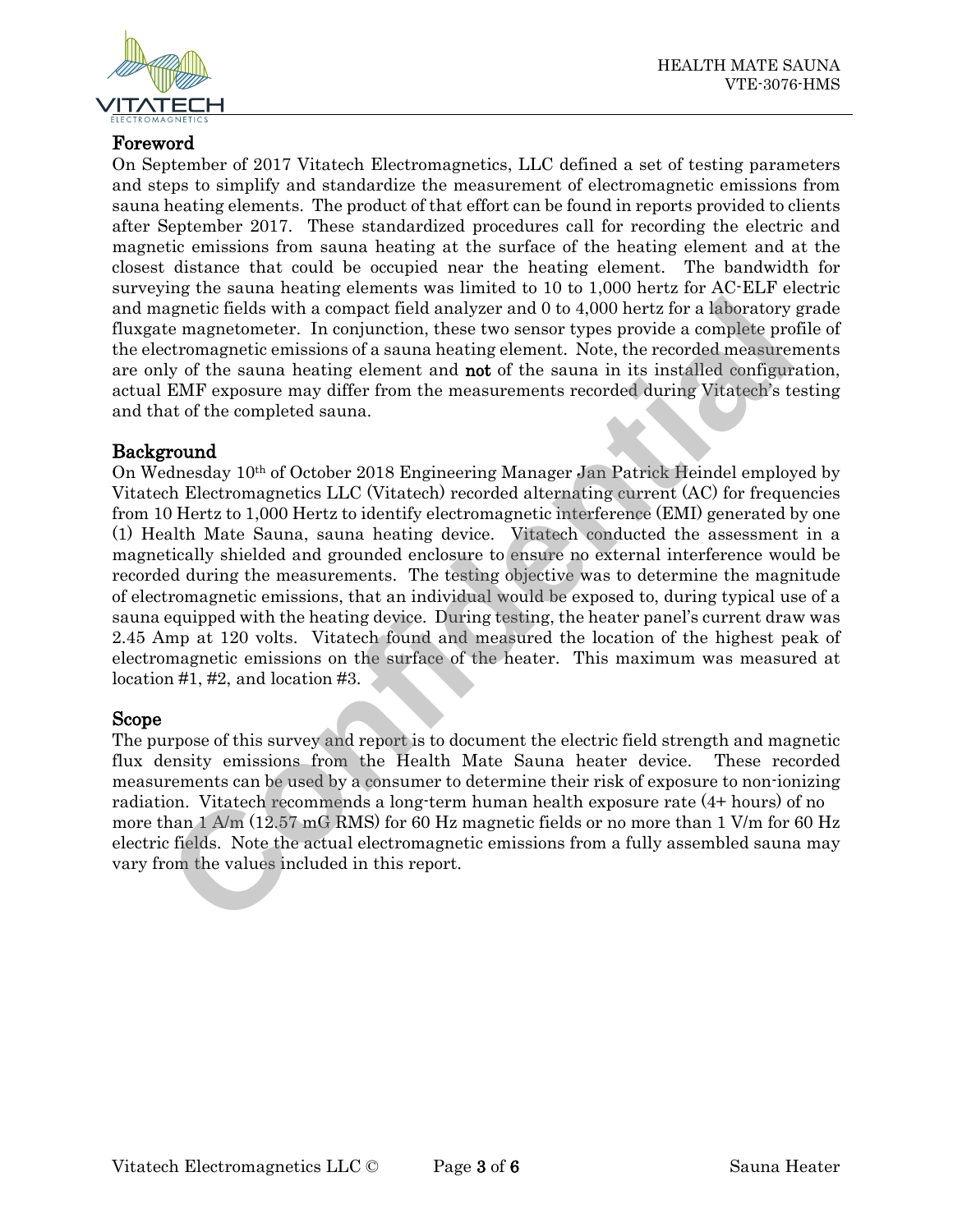

Table #1 shows the summary of the electromagnetic data recorded during this assessment and Image #1 illustrates the locations of the measurements.



|                                                                                                                                                                                                                                                                                                                                                                                                                                                                                                                                                                                                                                                                                                                                                                                                        |                                                                                                                                      |                             | <b>B-Field</b><br>[mG RMS] | E-Field<br>[V/m]  | <b>B-Field</b><br>[mG RMS]          |  |
|--------------------------------------------------------------------------------------------------------------------------------------------------------------------------------------------------------------------------------------------------------------------------------------------------------------------------------------------------------------------------------------------------------------------------------------------------------------------------------------------------------------------------------------------------------------------------------------------------------------------------------------------------------------------------------------------------------------------------------------------------------------------------------------------------------|--------------------------------------------------------------------------------------------------------------------------------------|-----------------------------|----------------------------|-------------------|-------------------------------------|--|
|                                                                                                                                                                                                                                                                                                                                                                                                                                                                                                                                                                                                                                                                                                                                                                                                        | Sensor                                                                                                                               |                             | Narda<br>EHP50f            | Narda<br>EHP50f   | Sensys FGM3D-<br>SV <sub>4kHz</sub> |  |
|                                                                                                                                                                                                                                                                                                                                                                                                                                                                                                                                                                                                                                                                                                                                                                                                        | Frequency Range                                                                                                                      |                             | 30 to 1,000<br>Hz          | 30 to<br>1,000 Hz | 12 to 4,000 Hz                      |  |
|                                                                                                                                                                                                                                                                                                                                                                                                                                                                                                                                                                                                                                                                                                                                                                                                        | Location                                                                                                                             | 1 - At surface              | 0.89                       | 32.69             | 3.76                                |  |
|                                                                                                                                                                                                                                                                                                                                                                                                                                                                                                                                                                                                                                                                                                                                                                                                        |                                                                                                                                      | $1 - At 2"$ from<br>surface | 1.19                       | 29.21             | 0.84                                |  |
|                                                                                                                                                                                                                                                                                                                                                                                                                                                                                                                                                                                                                                                                                                                                                                                                        |                                                                                                                                      | 2 - At surface              | 0.65                       | 26.76             | 1.22                                |  |
|                                                                                                                                                                                                                                                                                                                                                                                                                                                                                                                                                                                                                                                                                                                                                                                                        |                                                                                                                                      | $2 - At 2" from$<br>surface | 2.66                       | 32.62             | 1.87                                |  |
|                                                                                                                                                                                                                                                                                                                                                                                                                                                                                                                                                                                                                                                                                                                                                                                                        |                                                                                                                                      | 3 - At surface              | 1.02                       | 35.59             | 1.61                                |  |
|                                                                                                                                                                                                                                                                                                                                                                                                                                                                                                                                                                                                                                                                                                                                                                                                        |                                                                                                                                      | $3 - At 2"$ from<br>surface | 0.68                       | 56.42             | 1.42                                |  |
|                                                                                                                                                                                                                                                                                                                                                                                                                                                                                                                                                                                                                                                                                                                                                                                                        | Table 1: Summary of measurements from heating element (supply wires, et<br>Red indicates the maximum values recorded during testing. |                             |                            |                   |                                     |  |
| Image #1: Measurement locations                                                                                                                                                                                                                                                                                                                                                                                                                                                                                                                                                                                                                                                                                                                                                                        |                                                                                                                                      |                             |                            |                   |                                     |  |
| Conclusions<br>The average values for the Health Mate Sauna sauna heater device were less than the<br>thresholds listed in EN 55035:2017 of 1 A/m (12.57 mG RMS) for 60 Hz magnetic fields and<br>less than the standard IEEE 95.6:2002 of 5,000 V/m for whole body exposure. Though there<br>are guidelines for an individual's exposure to electromagnetic fields, there are no North<br>American regulations or laws regarding the maximum permissible exposure.<br>recorded levels for the heater unit were recorded at location #1, #2, and #3. These values<br>were 2.66 mG RMS (at location $#2 - 2$ -inches from surface) and 56.42 V/m RMS from 30 to<br>1,000 Hertz (at location $\#3 - 2$ -inches from surface), and 3.76 mG RMS from 12 to 4,000 Hertz<br>$(at location #1 - at surface).$ |                                                                                                                                      |                             |                            |                   | The peak                            |  |
| This completes the Health Mate Sauna – sauna heater – Electromagnetic emissions survey<br>documentation and assessment.                                                                                                                                                                                                                                                                                                                                                                                                                                                                                                                                                                                                                                                                                |                                                                                                                                      |                             |                            |                   |                                     |  |

#### <span id="page-3-0"></span>**Conclusions**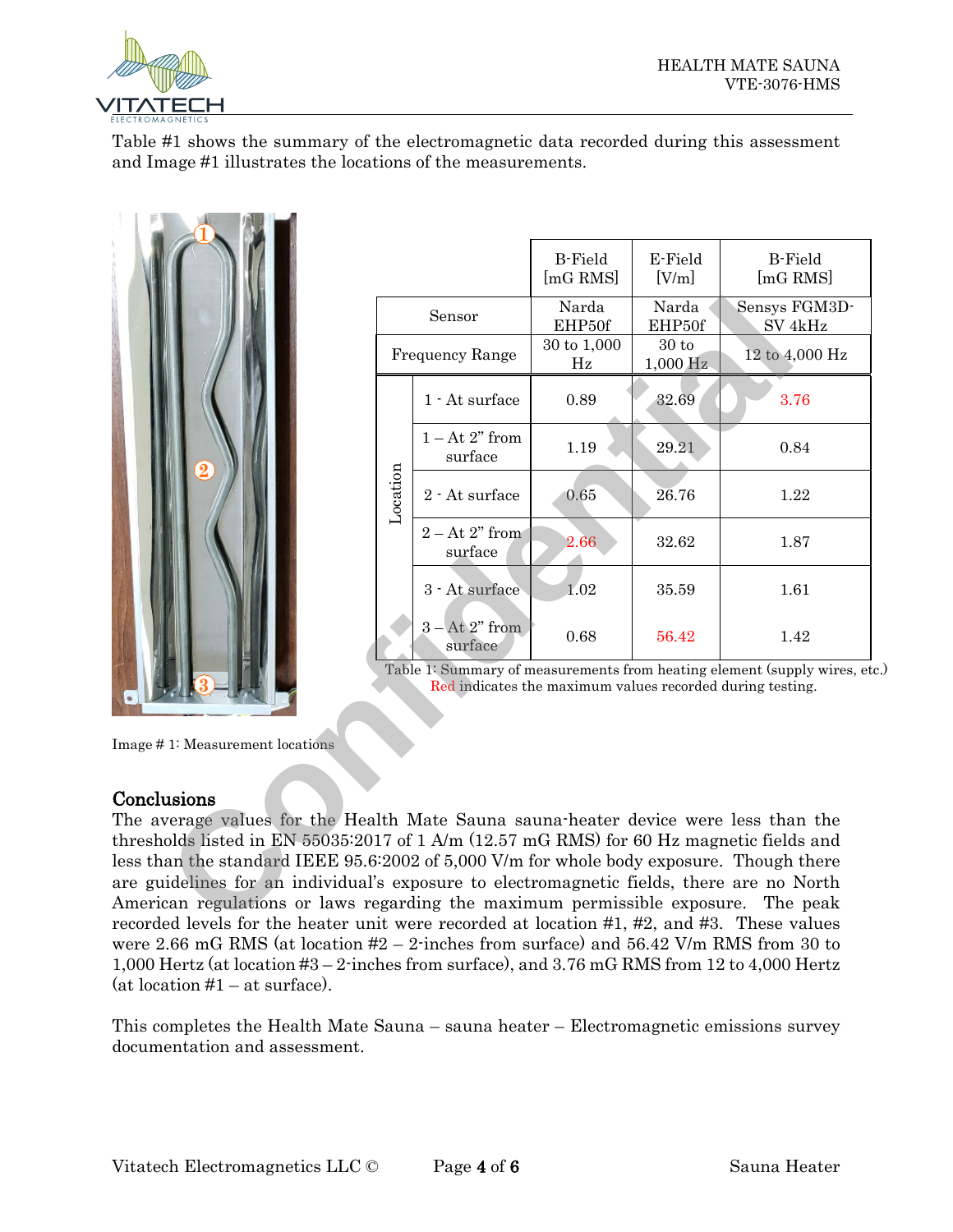



#### <span id="page-4-0"></span>**Survey Equipment**

B NARDA EHP-50f

The NARDA EHP-50f records electric field strength in Volt-per-meter(V/m) and magnetic field strength in micro-Tesla  $(\mu T)$  from one (1) hertz to four-hundred thousand hertz (400 kH). With a measurement range of 5 mV/m to 100 kV/m for electric fields and 0.3 nano-Tesla to 100 micro-Tesla for magnetic fields. The EHP-50f system when used with the EHP-TS software interface has a resolution of 0.1 mV/m for electric fields and 0.1 nT for magnetic fields.



| micro-Tesla for magnetic fields. The EHP-50f<br>system when used with the EHP-TS software<br>interface has a resolution of 0.1 mV/m for electric<br>0.1<br>fields<br>and | nT<br>for                | fields.<br>magnetic                                                      |                                                          |                                                                         |                      |  |
|--------------------------------------------------------------------------------------------------------------------------------------------------------------------------|--------------------------|--------------------------------------------------------------------------|----------------------------------------------------------|-------------------------------------------------------------------------|----------------------|--|
| <b>FREQUENCY</b>                                                                                                                                                         |                          |                                                                          |                                                          |                                                                         |                      |  |
|                                                                                                                                                                          | Range (SPAN)             | <b>Fstart</b>                                                            | <b>Fstop</b>                                             | <b>Resolution</b>                                                       | <b>Bandwidth RBW</b> |  |
|                                                                                                                                                                          | 400 kHz <sup>a)</sup>    | 4800 Hz                                                                  | 400 kHz                                                  | 976.56 Hz                                                               | 3600 Hz              |  |
|                                                                                                                                                                          | <b>100 kHz</b>           | 1200 Hz                                                                  | 100 kHz                                                  | 244.14 Hz                                                               | 900 Hz               |  |
| All measurement                                                                                                                                                          | 10 kHz                   | 120 Hz                                                                   | 10 kHz                                                   | 24.414 Hz                                                               | 90 Hz                |  |
| functions except                                                                                                                                                         | $2$ kHz                  | $24$ Hz                                                                  | 2 kHz                                                    | 4.8828 Hz                                                               | $18$ Hz              |  |
| <b>Weighted Peak</b>                                                                                                                                                     | 1 kHz                    | 12 Hz                                                                    | 1 kHz                                                    | 2.4414 Hz                                                               | 9 Hz                 |  |
|                                                                                                                                                                          | 500 Hz                   | 6 Hz                                                                     | 500 Hz                                                   | 1.2207 Hz                                                               | 4.5 Hz               |  |
|                                                                                                                                                                          | $200$ Hz $^{\mathsf{a}}$ | $2.4$ Hz                                                                 | 200 Hz                                                   | 0.48828 Hz                                                              | $1.8$ Hz             |  |
|                                                                                                                                                                          | $100$ Hz $\frac{a}{b}$   | 1 Hz                                                                     | 100 Hz                                                   | 0.24414 Hz                                                              | $0.9$ Hz             |  |
| <b>Weighted Peak mode</b>                                                                                                                                                |                          |                                                                          |                                                          | 1 Hz to 400 kHz                                                         |                      |  |
| LEVEL <sup>b)</sup>                                                                                                                                                      |                          | <b>Electric Field</b>                                                    |                                                          | <b>Magnetic Field</b>                                                   |                      |  |
| Level range                                                                                                                                                              | Low Range                | 5 mV/m to 1 kV/m                                                         |                                                          | 0.3 nT to 100 µT                                                        |                      |  |
| (manual selection)                                                                                                                                                       | <b>High Range</b>        | 500 mV/m to 100 kV/m                                                     |                                                          | 30 nT to 10 mT                                                          |                      |  |
| Overload limit                                                                                                                                                           |                          | 200 kV/m                                                                 |                                                          |                                                                         | 20 mT                |  |
| Dynamic range                                                                                                                                                            |                          | 106 dB                                                                   |                                                          | 110 dB                                                                  |                      |  |
| <b>Display resolution</b>                                                                                                                                                | Low Range                |                                                                          | 4 digits, $\geq 1$ mV/m                                  | 4 digits, $\geq 0.1$ nT                                                 |                      |  |
| (NBM-550)                                                                                                                                                                | <b>High Range</b>        | 4 digits, ≥ 0.1 V/m                                                      |                                                          | 4 digits, $\geq 0.1 \mu T$                                              |                      |  |
| DANL displayed average noise level<br>$(f \ge 50$ Hz and SPAN $\le 1$ kHz)                                                                                               |                          | 5 mV/m (isotropic)<br>3 mV/m (single axis)                               |                                                          | 0.3 nT (isotropic)<br>0.2 nT (single axis)                              |                      |  |
| E/H field immunity                                                                                                                                                       |                          | < 10 V/m @ 1 mT (H field)                                                |                                                          | < 0.2 µT @ 20 kV/m (E field)                                            |                      |  |
| <b>UNCERTAINTY<sup>b)</sup></b>                                                                                                                                          |                          |                                                                          | <b>Electric Field</b><br><b>Magnetic Field</b>           |                                                                         |                      |  |
| Expanded measurement uncertainty <sup>c)</sup>                                                                                                                           |                          | $±9$ % (typ. $±5$ %)                                                     |                                                          | $±5.6$ % (typ. $±3$ %)                                                  |                      |  |
|                                                                                                                                                                          |                          | @ 40 Hz to 100 kHz, ≥ 1 V/m                                              |                                                          | @ 40 Hz to 100 kHz, ≥ 200 nT                                            |                      |  |
|                                                                                                                                                                          | 5 Hz to 40 Hz            |                                                                          |                                                          | $±0.7$ dB                                                               |                      |  |
| <b>Flatness</b><br>40 Hz to 100 kHz<br>@ 100 V/m, 2 µT                                                                                                                   |                          | $±0.35$ dB (5 Hz to 400 kHz)                                             |                                                          | $±0.35$ dB                                                              |                      |  |
|                                                                                                                                                                          | 100 kHz to 400 kHz       |                                                                          |                                                          | $±0.7$ dB                                                               |                      |  |
| Linearity (referred to 100 V/m, 2 µT)                                                                                                                                    |                          |                                                                          | ±0.2 dB (200 nT to 10 mT)<br>$±0.2$ dB (1 V/m to 1 kV/m) |                                                                         |                      |  |
| Isotropic response                                                                                                                                                       |                          |                                                                          | $±0.54$ dB typ.<br>$±0.12$ dB typ.                       |                                                                         |                      |  |
| Temperature deviation (typ. at 55 Hz)<br>(referred to 23 °C, 50 % relative humidity)                                                                                     |                          | -0.004 dB/°C (-20 °C to 55 °C)                                           |                                                          | -0.008 dB/°C (-20 °C to 23 °C)<br>+0.013 dB/°C (23 °C to 55 °C)         |                      |  |
| Humidity deviation (typ. at 55 Hz)<br>(referred to 23 °C, 50 % relative humidity)                                                                                        |                          | +0.011 dB/% (10 % - 50 % humidity)<br>+0.022 dB/% (50 % - 90 % humidity) |                                                          | -0.007 dB/% (10 % - 50 % humidity)<br>+0.01 dB/% (50 % - 90 % humidity) |                      |  |